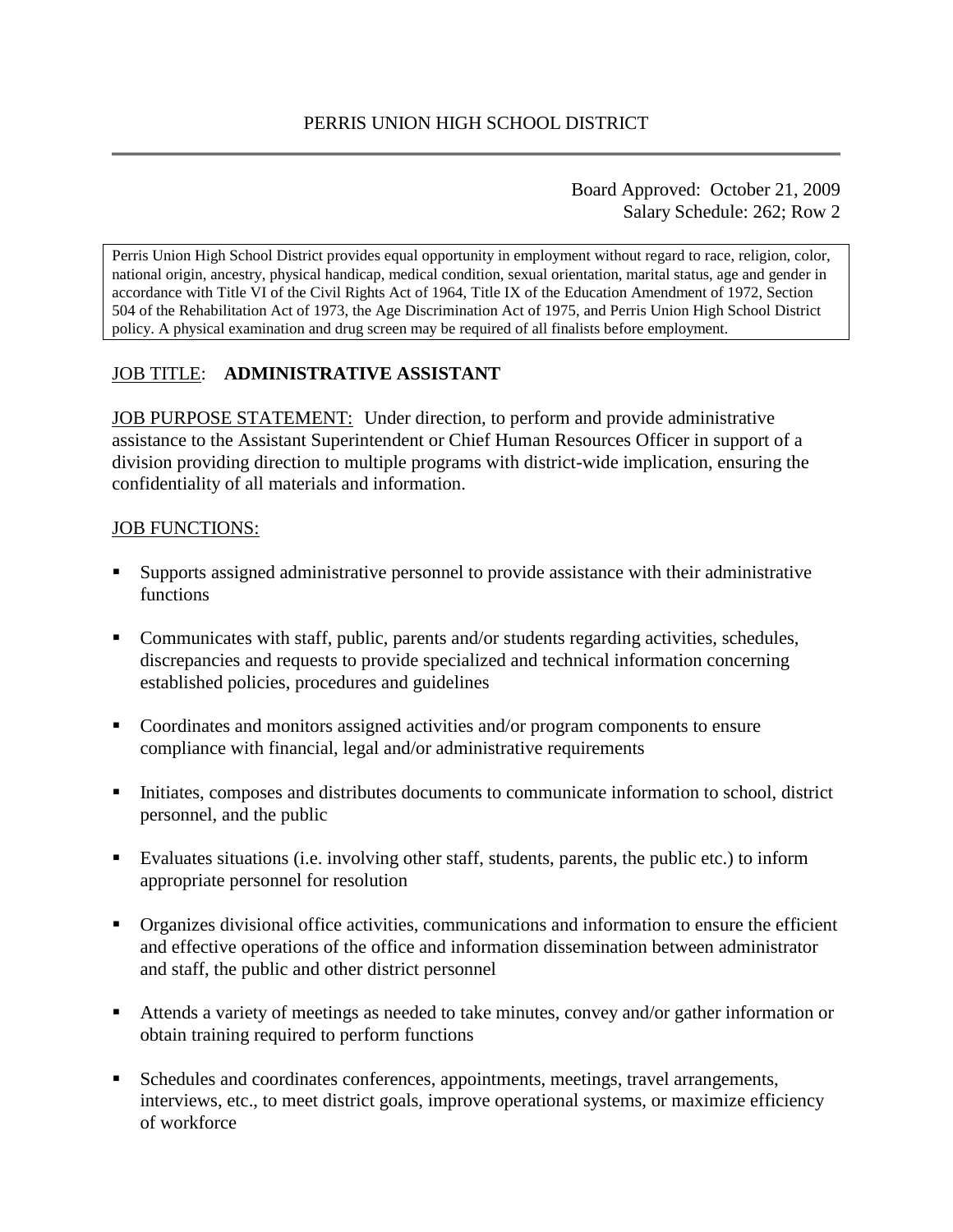# JOB TITLE: **ADMINISTRATIVE ASSISTANT** Page 2

## JOB FUNCTIONS - continued

- Oversees workload of department to maximize the efficiency of the workforce and meet operational requirements
- Maintains files and records (e.g. confidential department/program files) to ensure accuracy and availability of required information
- Provides guidance, indirect supervision and direction to clerical support staff as assigned, participating in the selection of new staff and provides input into employee evaluations for the purpose of maximizing the efficiency of the workforce and meeting operational requirements
- Reviews and independently researches regulations to verify accuracy of data and ensure compliance with established policies and procedures
- Operates standard office equipment including use of computer applications
- Uses correct spelling, grammar, and punctuation
- **Performs** arithmetic calculations
- Demonstrates organizational skills
- Works independently with speed and accuracy
- Establishes and maintains an effective working relationship with staff, students, parents, and community members
- **Performs other related duties as assigned or needed**

# PHYSICAL ABILITIES:

- Physical ability to read handwritten or typed documents, and the display screen of various office equipment and machines
- Able to conduct verbal conversation, write, and read in English
- Able to hear normal range verbal conversation (approximately 60 decibels)
- Able to sit (for sustained periods of time), stand, stoop, kneel, bend, lift (25 pounds), carry (25 pounds), and walk
- Able to climb slopes, stairs, steps, ramps and ladders